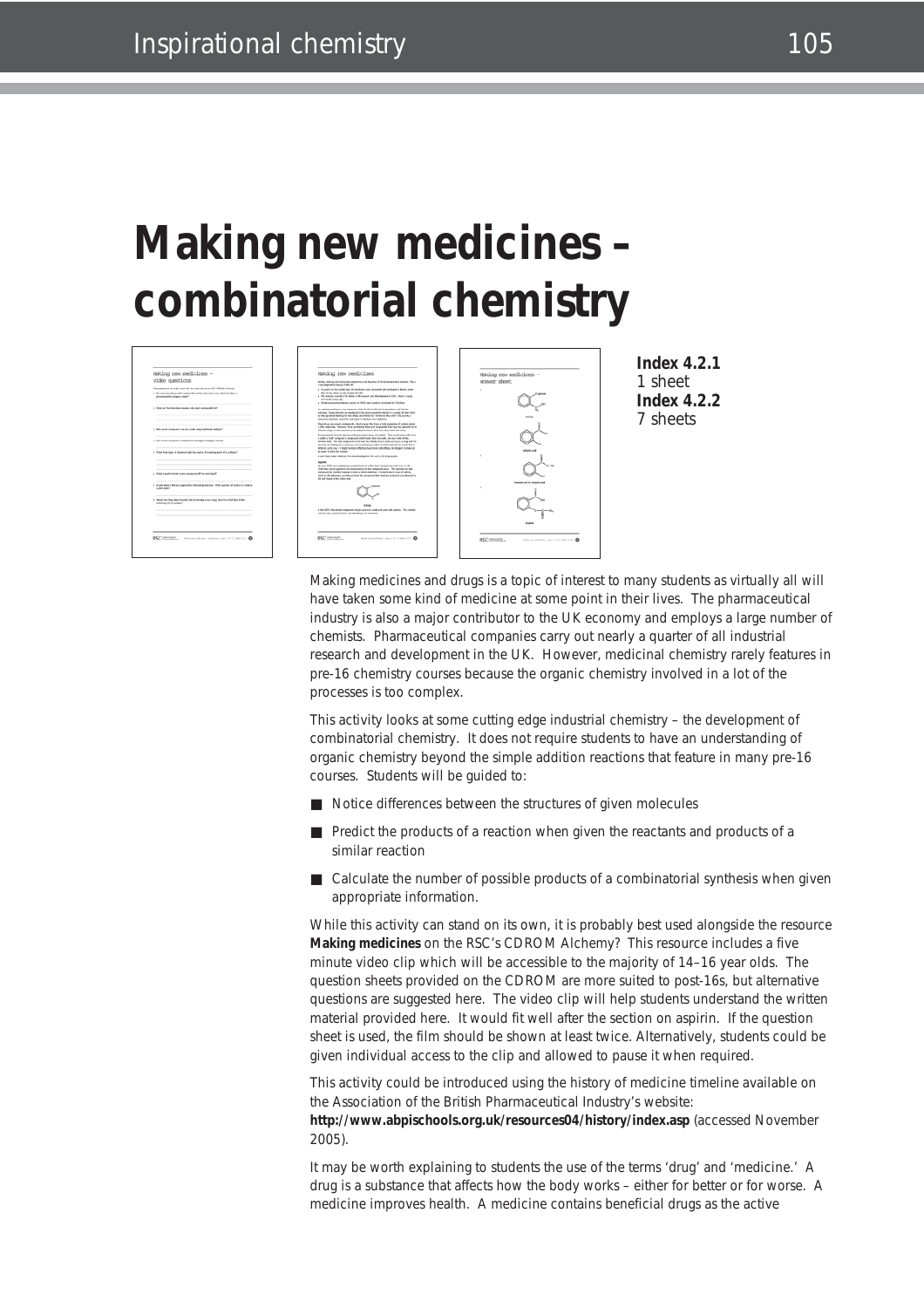#### Advancing the<br>Chemical Sciences **RSC**

ingredients (or a precursor which forms the active ingredient once inside the body) as well as other substances that make it easy or convenient to take.

Make sure students appreciate that chemists are required to design the synthetic methods and routes used in combinatorial chemistry. The involvement of a robot does not mean that chemists are not required. The syntheses must be designed to be general methods which can be used to make several members of a class of compounds. Once a particular molecule has been selected for further work, an alternative synthesis may be developed that produces the specific compound of interest more efficiently.

Once combinatorial synthesis is complete, mass spectrometry and NMR (nuclear magnetic resonance) spectroscopy are used to confirm the identity of the compounds that have been made, although this is often only attempted for the substances which have shown evidence of the required activity.

#### **References and further information**

T. Lister, *Cutting Edge Chemistry*, London: Royal Society of Chemistry, 2000.

*Alchemy?* CDROM from the Royal Society of Chemistry, sections entitled Making medicines and Combinatorial chemistry. For further information, see **http://www.chemsoc.org/networks/learnnet/alchemy.htm**.

*Chemistry Now – Combinatorial Chemistry* leaflet from the Royal Society of Chemistry which can be downloaded free from

**http://www.chemsoc.org/networks/learnnet/chemnow\_combi.htm**

#### **Answers**

#### **Video questions**

- **1.** A pharmaceutical company makes around 10 000 new chemicals in the process of developing each new medicine.
- **2.** The three main reasons for failure are that the compound is not effective, produces side effects and/or is toxic.
- **3.** About 1 g of a compound is generally made by traditional methods.
- **4.** A few micrograms are required for biological activity testing.
- **5.** The types of chemical used as a starting point are:
	- A chemical found in the body
	- An existing drug
	- A chemical that chemists think might react with an enzyme (they decide by looking at the structure of the compound).
- **6.** An acid (usually trifluoroethanoic acid) is used to detach new compounds from resin beads.
- **7.** Up to 100 kg can be made at a pilot plant.
- **8.** It takes around 10 years to develop a drug.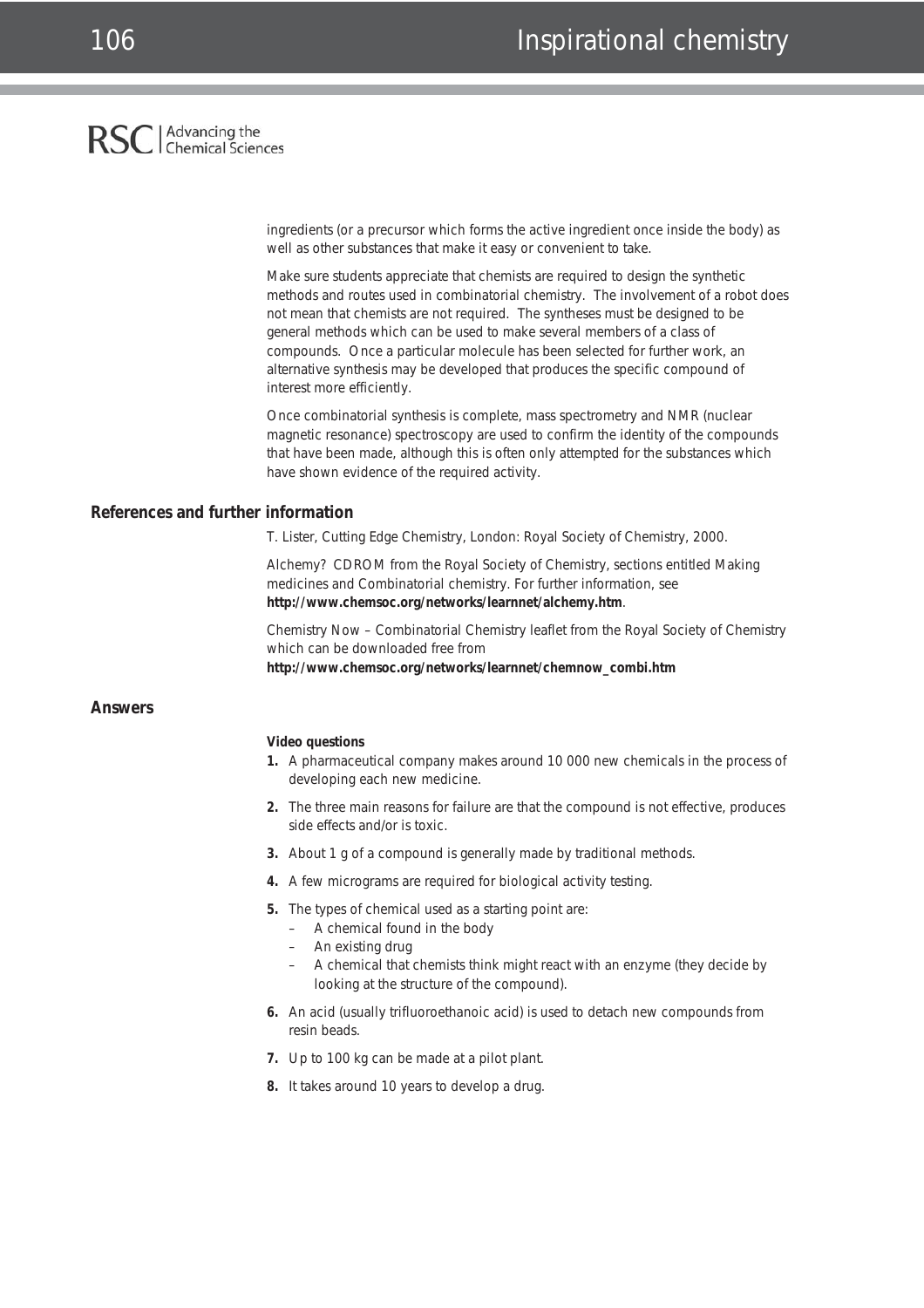

**2.**

**3.**



- 
- **5.** The product from bromine and ethene would be:

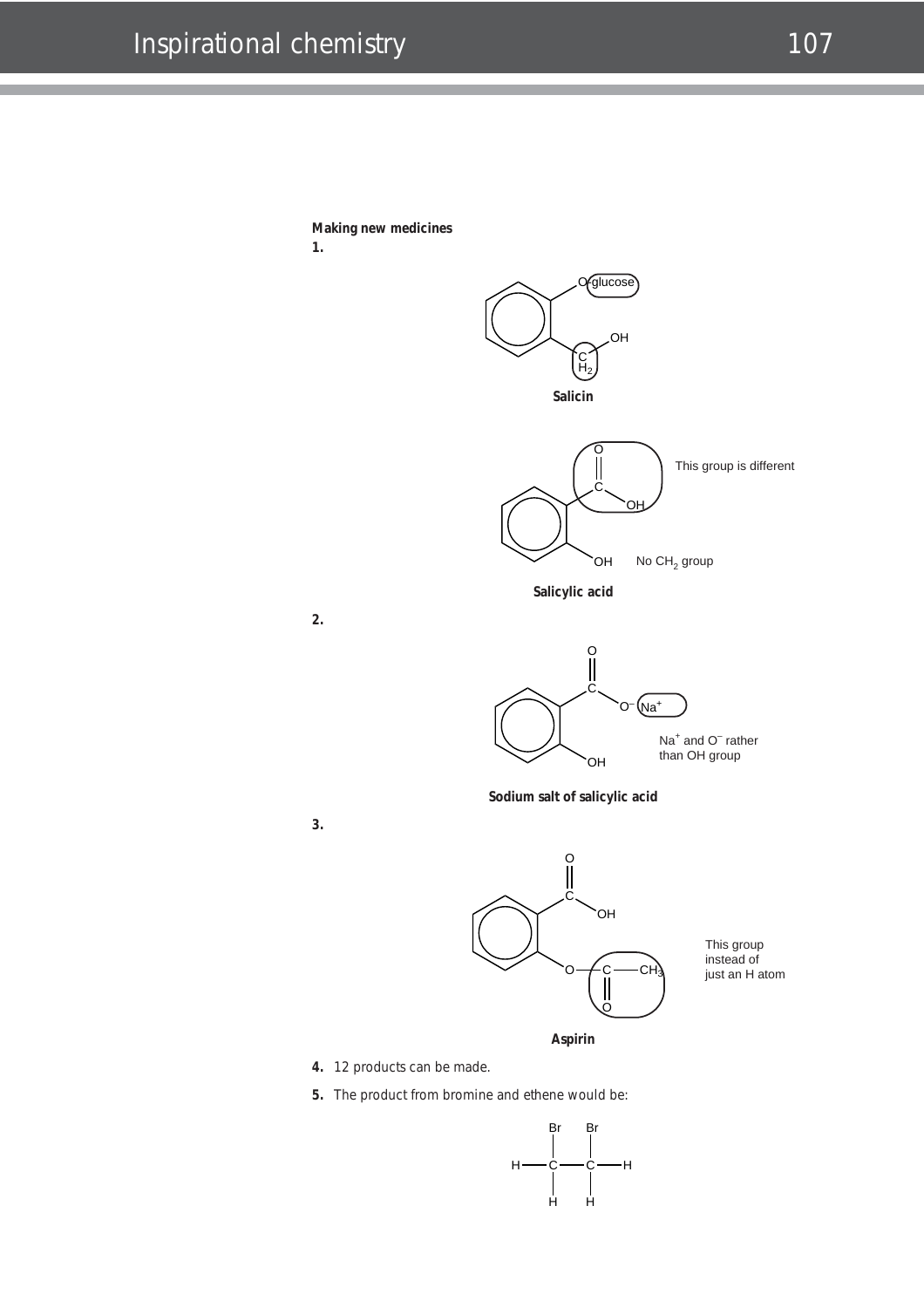#### Advancing the<br>Chemical Sciences **RSC**

The product from chlorine and butene would be:



The product from iodine and cyclohexene would be:



- **6.** 96 compounds would be made in a 12 x 8 synthesis.
- **7.** Reaction vessel 3 will contain the following at stage 2:  $Bead + \bigcirc$ 
	- $Bead + \triangle$ Bead + ■■
- **8.**  $3^4 = 3 \times 3 \times 3 \times 3 = 81$ .
- **9.**  $4^3 = 4 \times 4 \times 4 = 64$ .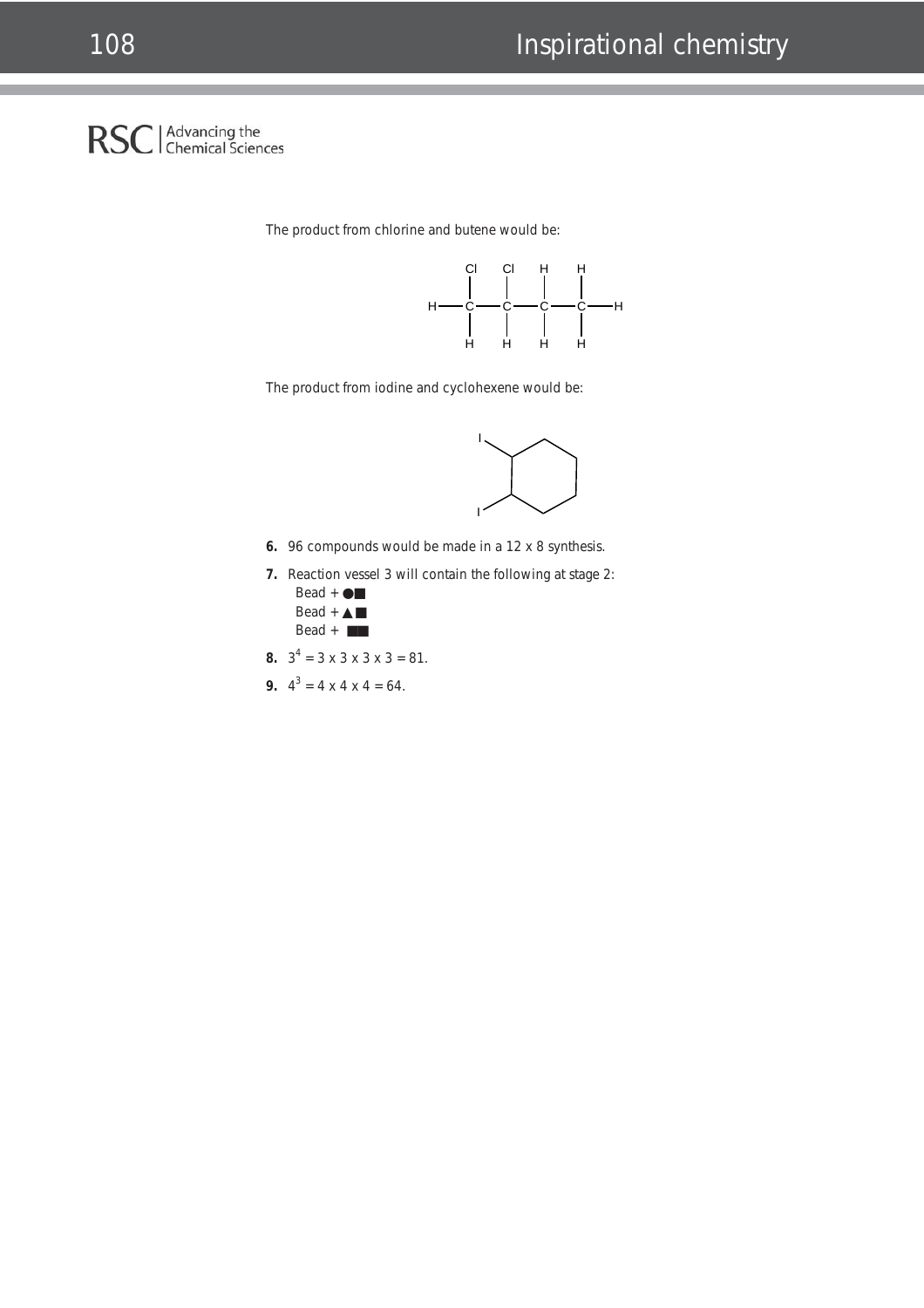## **Making new medicines** video questions

These questions are to be used with the video clip on the RSC CDROM Alchemy?.

- 1. For every new drug which reaches the market, how many new chemicals does a pharmaceutical company make?
- 2. What are the three main reasons why most compounds fail?

3. How much compound is usually made using traditional methods?

4. How much compound is required for testing for biological activity?

5. What three types of chemical might be used as the starting point of a synthesis?

- 6. What is used to break a new compound off the resin bead?
- 
- 7. A pilot plant is the last stage before full scale production. What quantity of product is made at a pilot plant?
- 
- 8. About how long does it usually take to develop a new drug, from the initial idea to the marketing of the product?



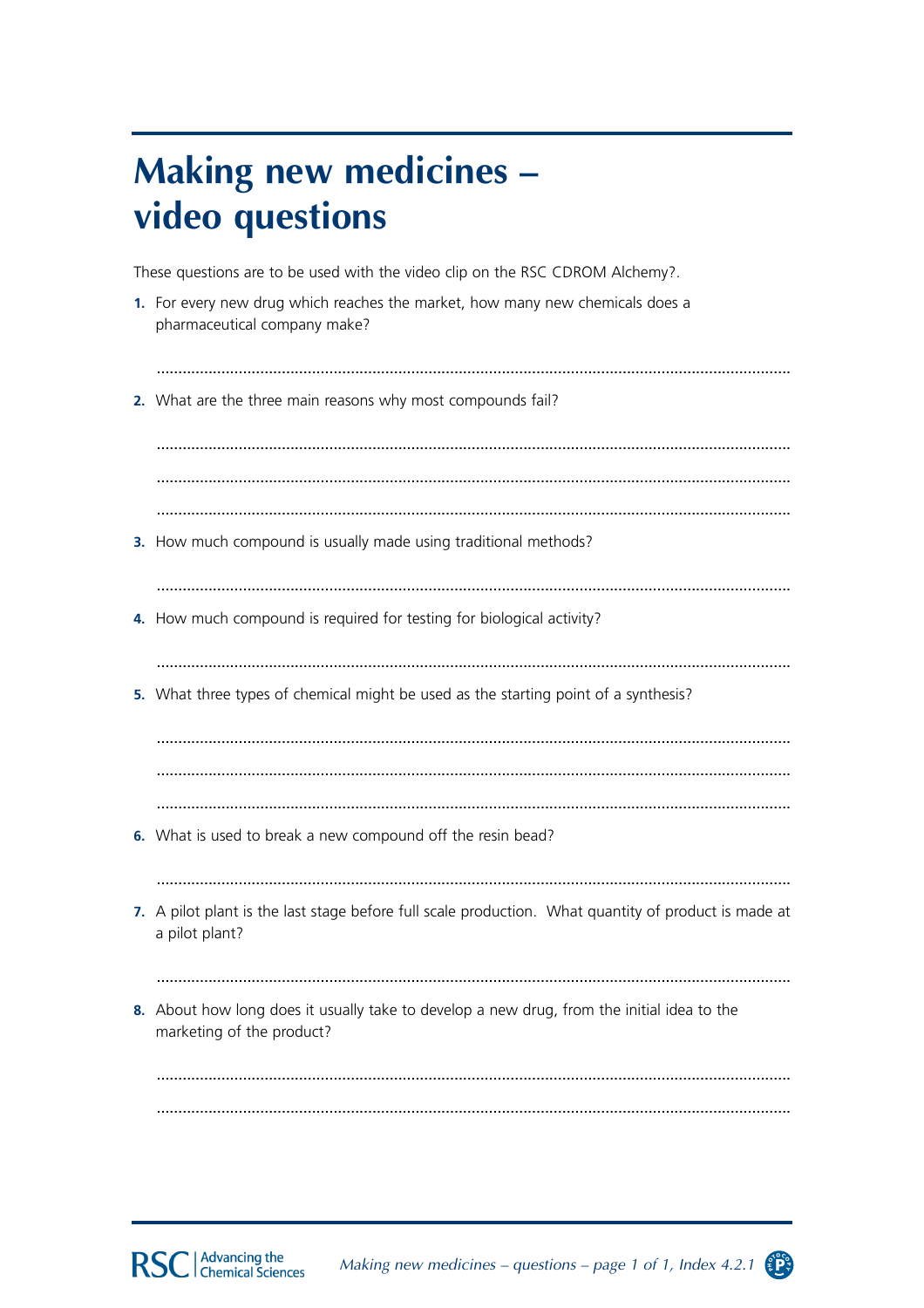# **Making new medicines**

Finding, making and testing new medicines is the business of the pharmaceutical industry. This is a very important industry in the UK:

- A quarter of the world's top 100 medicines were discovered and developed in Britain, more than in any other country except the USA
- The industry invested £3.5 billion in UK research and development in 2002, which is nearly £10 million every day
- UK pharmaceutical industry exports in 2003 were worth an estimated £11.8 billion.

So, making medicines is very important, both for the health of the population and for the economy. Many chemists are employed in the pharmaceutical industry in a variety of roles. How do they go about looking for new drugs and medicines? Where do they start? This activity is about how chemists search for and begin to develop new medicines.

Many drugs are organic compounds, which means they have a high proportion of carbon atoms in their molecules. However, there are literally billions of compounds that have the potential to be effective drugs so chemists have to be selective about which ones they make and study.

Pharmaceutical chemists do not synthesise (make) drugs at random. They usually start with what is called a 'lead' compund (a compound which leads them forwards, not one made of the element lead). The lead compound is one that has already shown some activity as a drug and the chemists are looking for a derivative of it (a compound which is similar but not the same) that is better in some way – it might be more effective, have fewer side effects, be cheaper to make or be easier to take, for instance.

A commonly taken medicine that was developed in this way is the drug aspirin.

#### **Aspirin**

For over 2000 years people have used extracts of willow bark to treat pain and fever. In the 1840s the active ingredient was discovered to be the compound salicin. This became the lead compound for chemists hoping to make a better medicine. Chemists found ways of making salicin in the laboratory and showed that the compound their methods produced was identical to the one found in the willow tree.



#### **Salicin**

In the 1870s the related compound salicylic acid was made and used with patients. This worked well but also caused irritation and bleeding in the intestines.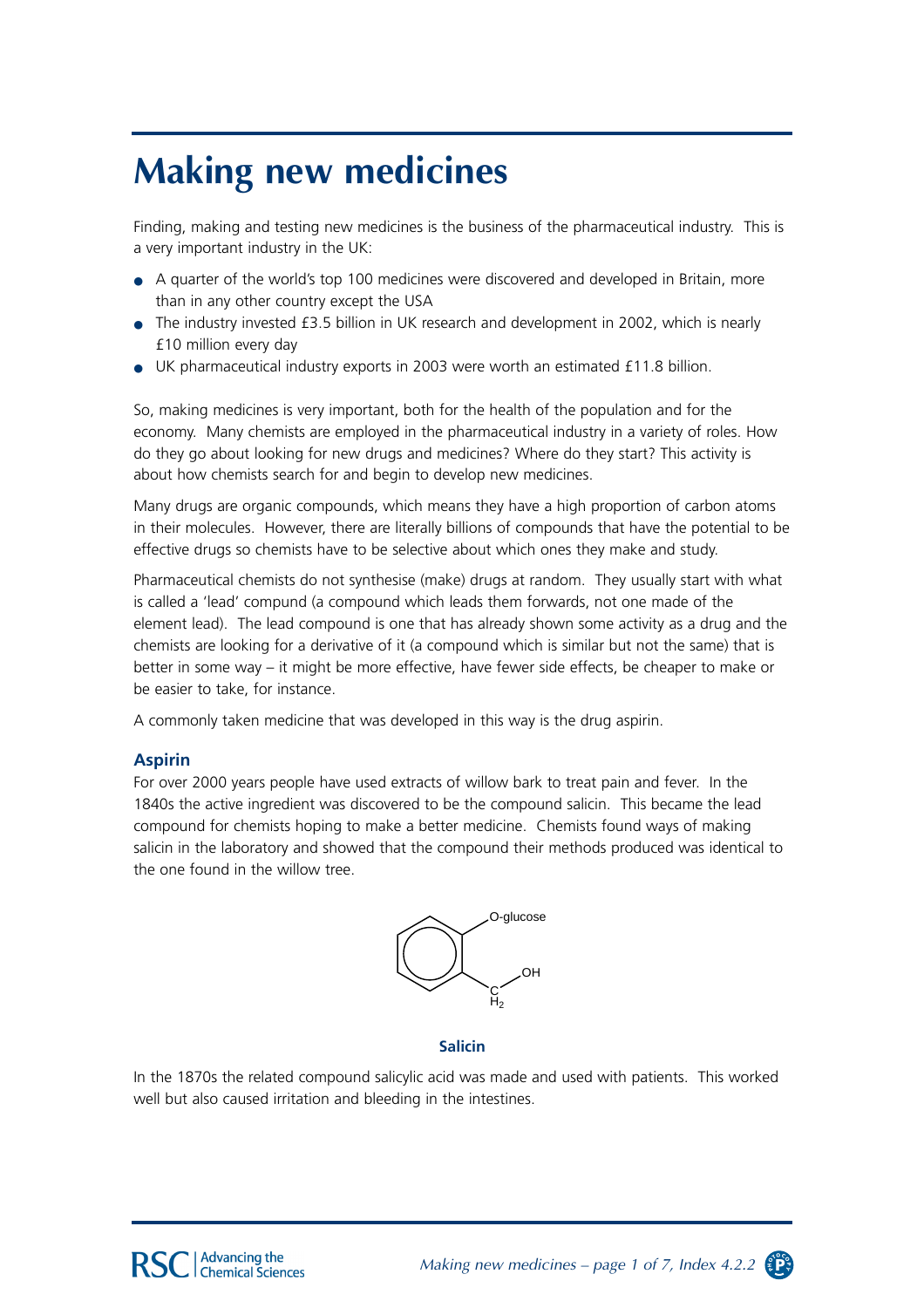

**Salicylic acid**

**1.** Look at the diagrams of salicylic acid and salicin on the separate answer sheet. Circle the parts of the molecules where the two compounds are different.

The sodium salt of salicylic acid was tried next. This also worked but it caused vomiting and tasted dreadful.



#### **Sodium salt of salicylic acid**

**2.** What is the difference between this compound and salicylic acid? Circle the difference on the diagram of the sodium salt on your answer sheet.

In the 1890s another derivative of salicin was made. It was shown to be just as effective as the other compounds that had been tried but it caused far less stomach irritation and tasted less unpleasant. This is the drug we still use today – aspirin.



**Aspirin**

**3.** What is the difference between this compound and salicylic acid? Circle the difference on the diagram of aspirin on your answer sheet.

The development of aspirin did not stop there. Throughout the twentieth century new uses have been found for it. Low doses are used to help prevent heart attacks and strokes and to help prevent blood clots in vulnerable people.

This method of drug development is effective, but very time consuming. The potential new drugs must be synthesised one at a time, purified, their structures confirmed and then tested for effectiveness. As about 10 000 new chemicals are made for each new drug which reaches the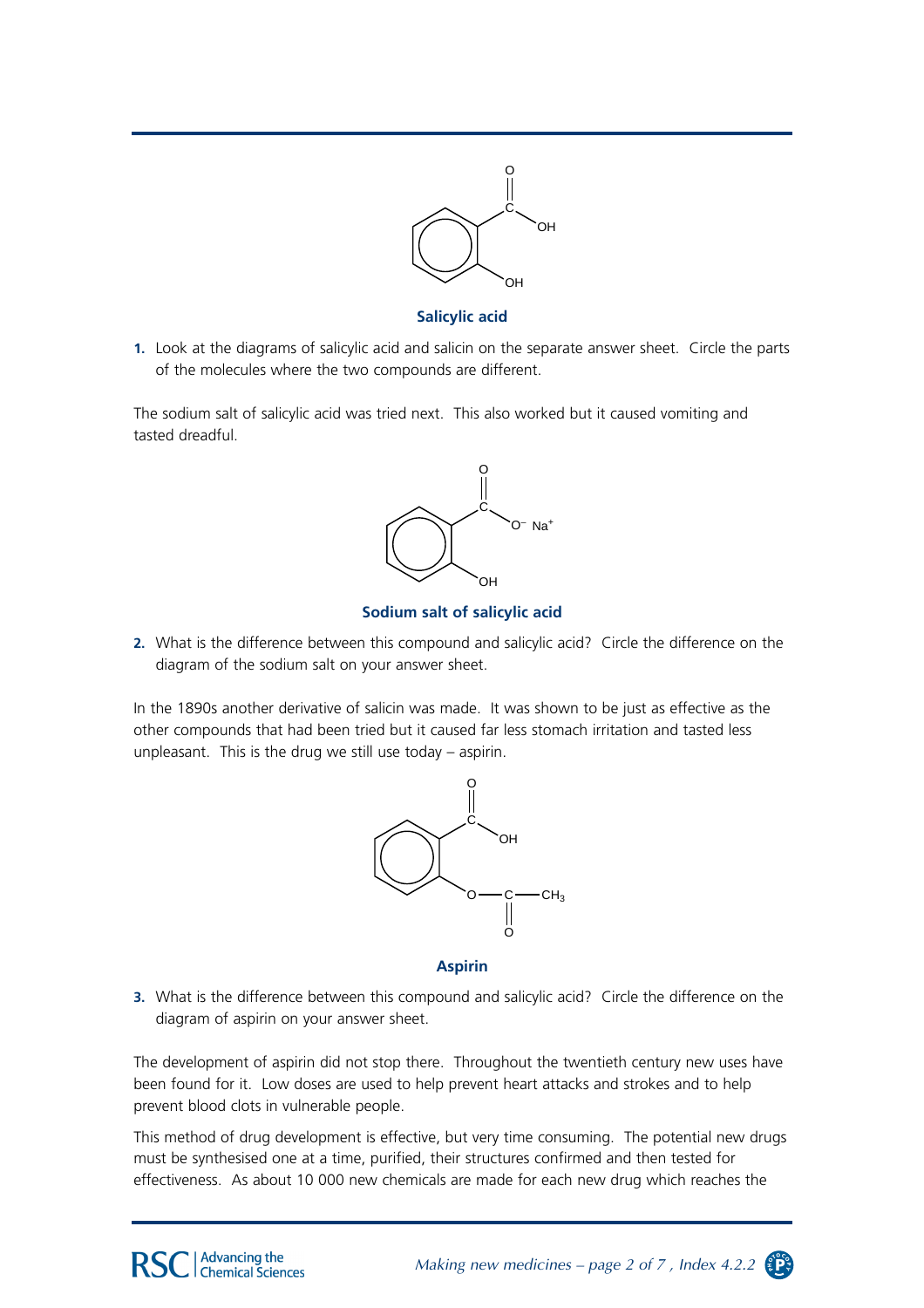market, this a very slow process. Using traditional methods of synthesis, a chemist can make about 50–100 new compounds every year. Until recently, this is what they did. Now, however, faster methods are being developed that use robots to help speed the process up. These faster methods are developed using 'combinatorial chemistry.'

#### **Combinatorial chemistry**

Over the past few years several techniques have been developed that enable chemists to produce thousands of related compounds quickly. These techniques use computer-controlled syringes to carry out repetitive chemical tasks such as adding chemicals. The two most common combinatorial methods are called parallel synthesis and solid phase reactions (also known as 'mix and split').

#### **Parallel synthesis**

This method can be used for a huge variety of reactions but the principle can be shown by the following example.

Alkenes, which contain a double bond, can be reacted with a halogen as shown below:



The double bond in the alkene breaks open and the chlorine atoms join on to the carbon atoms.

Parallel synthesis could be used to react (for example) three different halogens with four different alkenes:

|                                         | Chlorine | <b>Bromine</b> | Iodine |
|-----------------------------------------|----------|----------------|--------|
| Ethene                                  |          |                |        |
| $H$ H<br>$=$ c<br>C=<br>Ĥ<br>Ĥ.         |          |                |        |
| Propene                                 |          |                |        |
| $H$ H                                   |          |                |        |
| $c = c - c$ H <sub>3</sub>              |          |                |        |
| Ĥ                                       |          |                |        |
| <b>Butene</b>                           |          |                |        |
| $H$ $H$<br>$c = c - cH_2$ - $CH_3$<br>Ĥ |          |                |        |
| Cyclohexene                             |          |                |        |
|                                         |          |                |        |

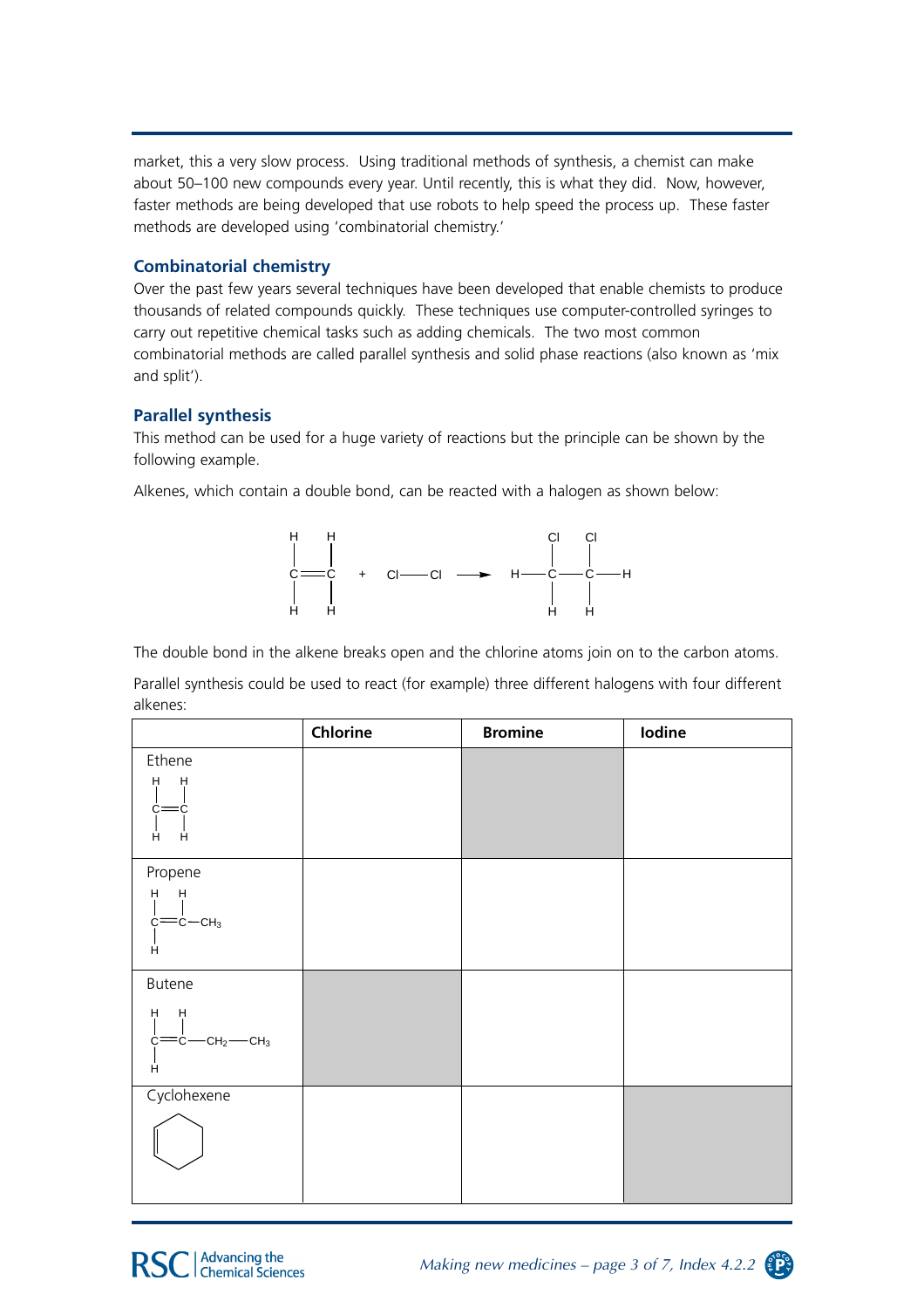Write in the answers to questions 4–9 on your answer sheet.

- **4.** How many different compounds can be made from the seven starting compounds shown in the table?
- **5.** Fill in the shaded boxes of the table by drawing the structures of the compounds that would be made by reacting the pairs of starting compounds shown.
- **6.** This is a 4 x 3 parallel synthesis. In the pharmaceutical industry a 12 x 8 arrangement is common. How many different compounds would be made at once in a 12 x 8 synthesis?

#### **Solid phase reactions ('mix and split')**

▲–∞∞ ■–∞∞ ●–∞∞

In solid phase reactions the starting material is attached to a bead of plastic – usually polystyrene. This method was developed for the synthesis of polypeptides. (Polypeptides are short pieces of protein made by joining amino acids together.) These days, the method is used to make a large number of different sorts of polymer-type compounds.

The following example shows how the process could be used to link three different monomers together. To keep things simple, the monomers are represented by a triangle, a square and a circle.

**Step 1:** Split the beads into three portions and attach a different monomer to each one.

**Step 2:** Mix all the beads together and then split them up into three portions again. Now there will be some of each monomer in each portion of beads. Attach a second monomer to the first one on every bead. This gives nine different compounds.

| <b>Stage</b> | <b>Reaction vessel 1</b>                                                                                                                                                                                                                                                                                                                                                  | <b>Reaction vessel 2</b>                                                                                                                                                                                                                                                                                                                                                    | <b>Reaction vessel 3</b>                                                                                                                                                                                                                                                                                                 | No. of<br>compounds |
|--------------|---------------------------------------------------------------------------------------------------------------------------------------------------------------------------------------------------------------------------------------------------------------------------------------------------------------------------------------------------------------------------|-----------------------------------------------------------------------------------------------------------------------------------------------------------------------------------------------------------------------------------------------------------------------------------------------------------------------------------------------------------------------------|--------------------------------------------------------------------------------------------------------------------------------------------------------------------------------------------------------------------------------------------------------------------------------------------------------------------------|---------------------|
| 1            | $Bead + \bullet$                                                                                                                                                                                                                                                                                                                                                          | Bead + $\triangle$                                                                                                                                                                                                                                                                                                                                                          | $Bead + \blacksquare$                                                                                                                                                                                                                                                                                                    | 3                   |
|              |                                                                                                                                                                                                                                                                                                                                                                           | MIX.                                                                                                                                                                                                                                                                                                                                                                        |                                                                                                                                                                                                                                                                                                                          |                     |
| 2.           | $Bead + \bullet \bullet$<br>$Bead + \triangle \bullet$<br>$Bead + \blacksquare \bullet$                                                                                                                                                                                                                                                                                   | Bead + $\bullet\blacktriangle$<br>$Bead + \blacksquare$<br>Bead + $\blacksquare\blacktriangle$                                                                                                                                                                                                                                                                              |                                                                                                                                                                                                                                                                                                                          | 9                   |
|              |                                                                                                                                                                                                                                                                                                                                                                           | <b>MIX</b>                                                                                                                                                                                                                                                                                                                                                                  |                                                                                                                                                                                                                                                                                                                          |                     |
| 3.           | $Bead + \bullet \bullet \bullet$<br>$\text{Bead} + \text{AO}$<br>$Bead + \blacksquare \bullet \bullet$<br>$\text{Bead} + \bullet \blacktriangle \bullet$<br>$\text{Bead} + \triangle \triangle \bullet$<br>$Bead + \blacksquare \triangle \spadesuit$<br>$Bead + \bigcirc$<br>$Bead + \triangle \blacksquare \bullet$<br>$Bead + \blacksquare \blacksquare \blacklozenge$ | $Bead + \bullet \bullet \blacktriangle$<br>$\text{Bead} + \text{AOA}$<br>$\text{Bead} + \blacksquare \bullet \blacktriangle$<br>$\text{Read} + \text{OAA}$<br>$\text{Bead} + \triangle \triangle \triangle$<br>$Bead + M \triangle$<br>$Bead + \bigcirc$ $\blacktriangle$<br>$Bead + \triangle \blacksquare \triangle$<br>$Bead + \blacksquare \blacksquare \blacktriangle$ | $Bead + \bullet \bullet \blacksquare$<br>$Bead + \triangle$<br>$Bead + \blacksquare \blacklozenge \blacksquare$<br>$Bead + \bigcirc \triangle \blacksquare$<br>Bead + $AA$<br>$Bead + \blacksquare \triangle \blacksquare$<br>$Bead + \bigcirc$<br>$Bead + \triangle \blacksquare$<br>$Bead + \blacksquare \blacksquare$ | 27                  |

**Step 3:** Mix the beads up and split them into three portions again. Add a third monomer. This gives 27 different compounds.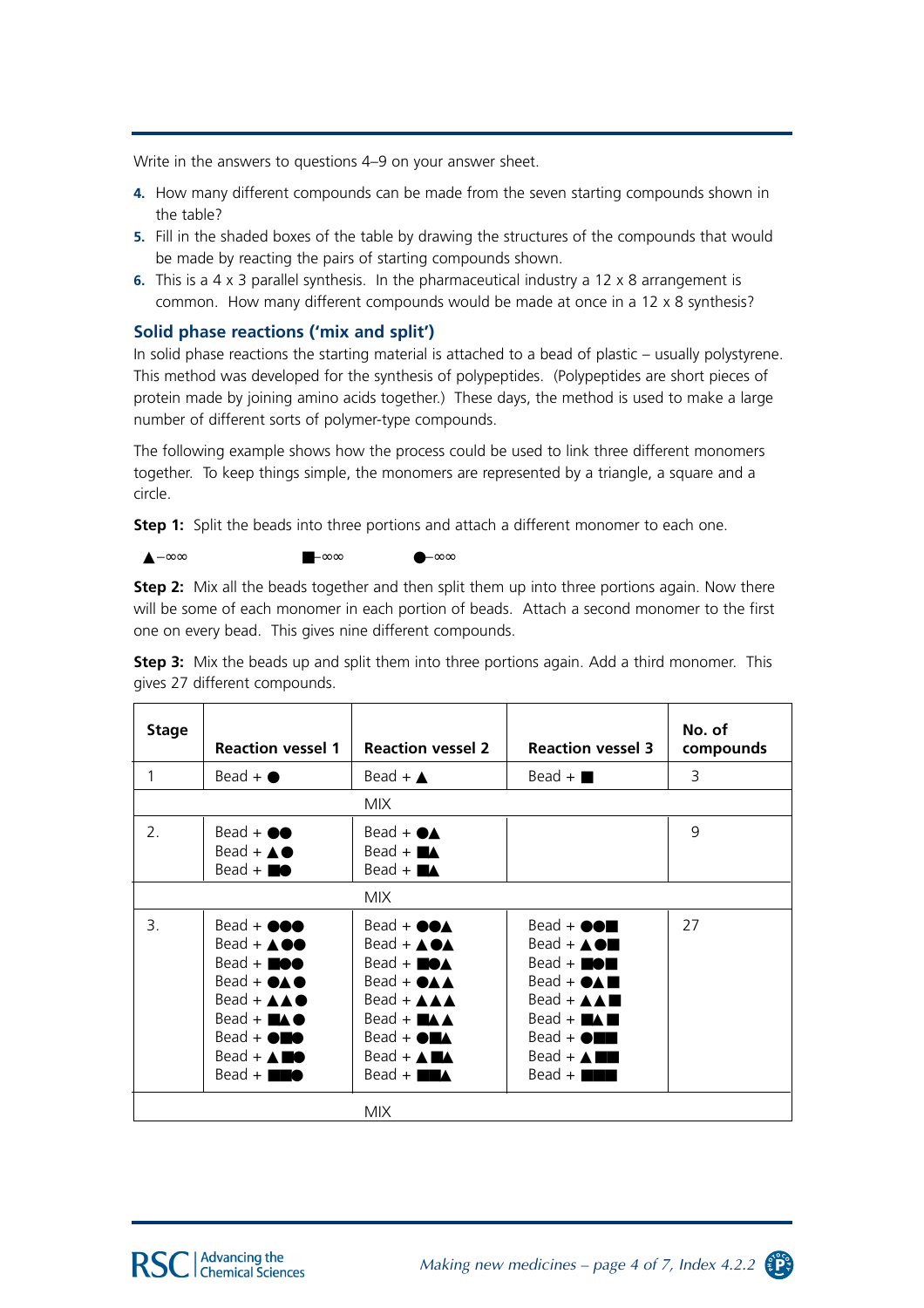**7.** What will reaction vessel 3 contain during stage 2?

When the required number of steps have been completed, the bead mixtures are filtered and thoroughly washed to get rid of any remaining chemicals. The plastic bead is then removed from the polymer by a chemical reaction.

This process can very quickly generate a vast 'library' of compounds. The size of the library is  $X<sup>n</sup>$ where  $X$  is the number of monomers and  $n$  is the number of steps in the reaction. In this example,  $X = 3$  (three monomers) and  $n = 3$  (three steps). So,  $3<sup>3</sup> = 3 \times 3 \times 3 = 27$  different compounds were made.

- **8.** If a fourth step were added to this sequence, how many different polymers (each with four monomers linked together) would be made?
- **9.** If you used four monomers and three steps, how many polymers would be made?

#### **Testing for activity**

One of the main reasons why these synthesis techniques have been developed is that there have been improvements in methods for rapidly screening large numbers of compounds to see if they have potential activity as drugs. There is no point making huge numbers of compounds at once if it takes years to screen them all.

The compounds are initially tested by measuring their ability to affect enzymes or other components of cells. This is done in a test-tube ('in vitro' testing) and not on living things. Only compounds which show activity are developed further. They are made in larger quantities and subjected to more and more tests. To develop a new drug from the initial idea to a product that is available for use takes about 10 years and £450 million.

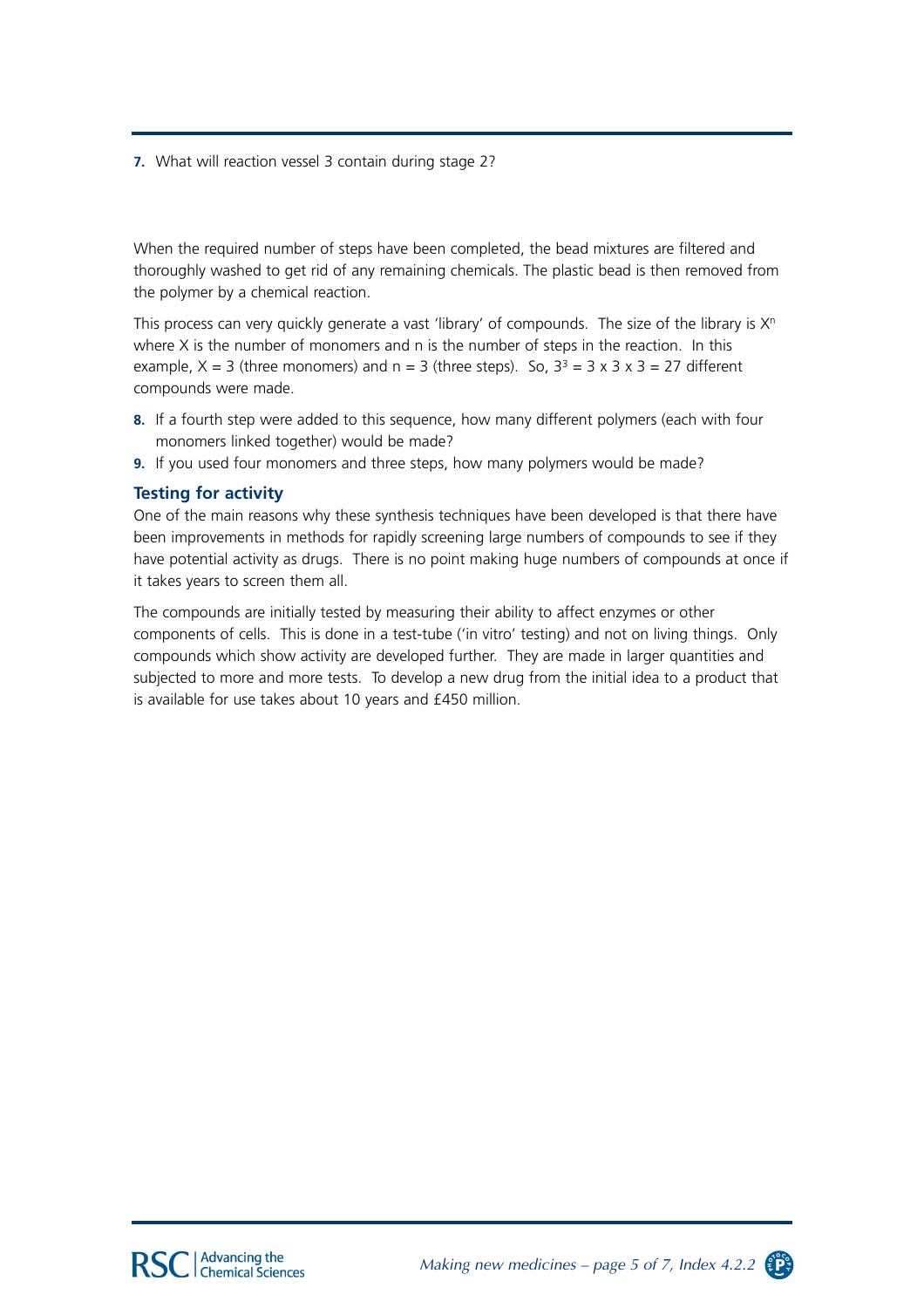### **Making new medicines – answer sheet**

**1.** 



**Salicin** 



**Salicylic acid**



**Sodium salt of salicylic acid**



**3.**

**2.**